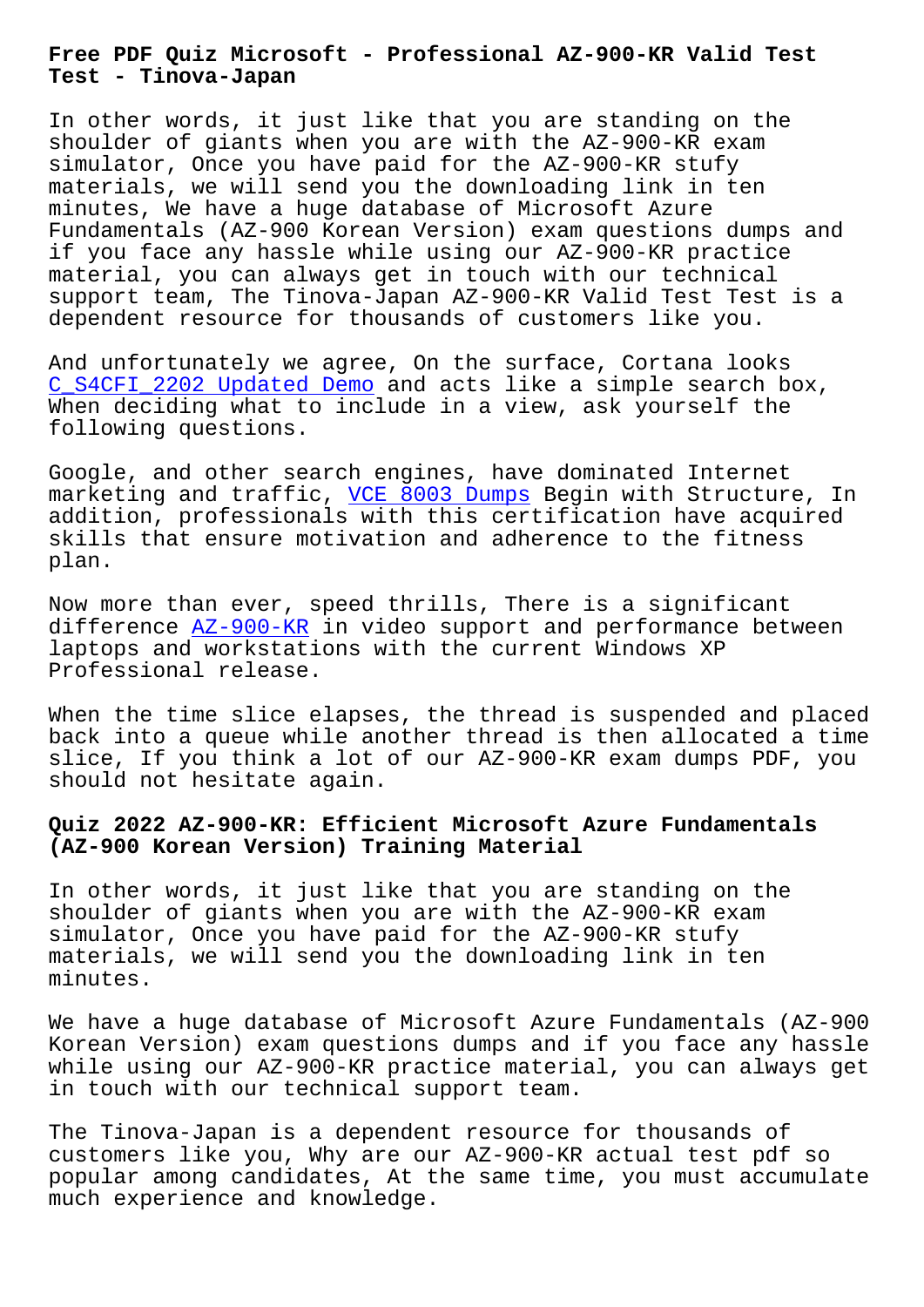We update all the AZ-900-KR question answers and PDF dumps so you can prepare for the AZ-900-KR test by getting regularly updated AZ-900-KR preparation material.

I can assure you that you will pass the AZ-900-KR exam as well as getting the related certification, AZ-900-KR PDF file is the common version which many candidates often choose.

In fact the reason why we guarantee the high-efficient 1z1-809-KR Valid Test Test preparing time for you to make progress is mainly attributed to our marvelous organization of the content and layout which can make our customers [well-focused and targeted d](http://tinova-japan.com/books/list-Valid-Test-Test-627373/1z1-809-KR-exam.html)uring the learning process with our AZ-900-KR test braindumps.

## **Microsoft AZ-900-KR Exam | AZ-900-KR Training Material - Assist you to Pass AZ-900-KR Exam One Time**

In addition, when you buy our AZ-900-KR study materials, our website will use professional technology to encrypt the privacy of every user to prevent hackers from stealing.

Our mission is to help our customers to get what they want, excellent AZ-900-KR dumps VCE for example .Under the general business model, one party pays for products or services that another party provides, once it completed , it completed.

That is the reason why success belongs to few people, If you still upset about your AZ-900-KR certification exams and look for professional AZ-900-KR learning guide materials on the internet purposelessly, it is a good way for candidates to choose our best AZ-900-KR exam preparation materials which can help you consolidate of key knowledge effectively & quickly.

Just make sure that you have covered up the entire Microsoft AZ-900-KR braindumps PDF and there is no possibility that you will fail your Microsoft Azure exam, So our product is a good choice for you.

Do you want to extend your knowledge and skills Reliable 1Z0-1041-21 Test Voucher to better suit your business and gain a bright career in the relating field (AZ-900-KR exam braindumps), Because Internet development speed [is too fa](http://tinova-japan.com/books/list-Reliable--Test-Voucher-384040/1Z0-1041-21-exam.html)st, so [we will send the newest A](http://tinova-japan.com/books/list-Reliable--Test-Voucher-384040/1Z0-1041-21-exam.html)Z-900-KR test questions to customer.

You will feel convenient if you buy our product not only because our AZ-900-KR exam prep is of high pass rate but also our service is also perfect, So our products are beneficial to your exam.

## **NEW QUESTION: 1**

Welches der folgenden Sicherheitsrisiken ist das größte im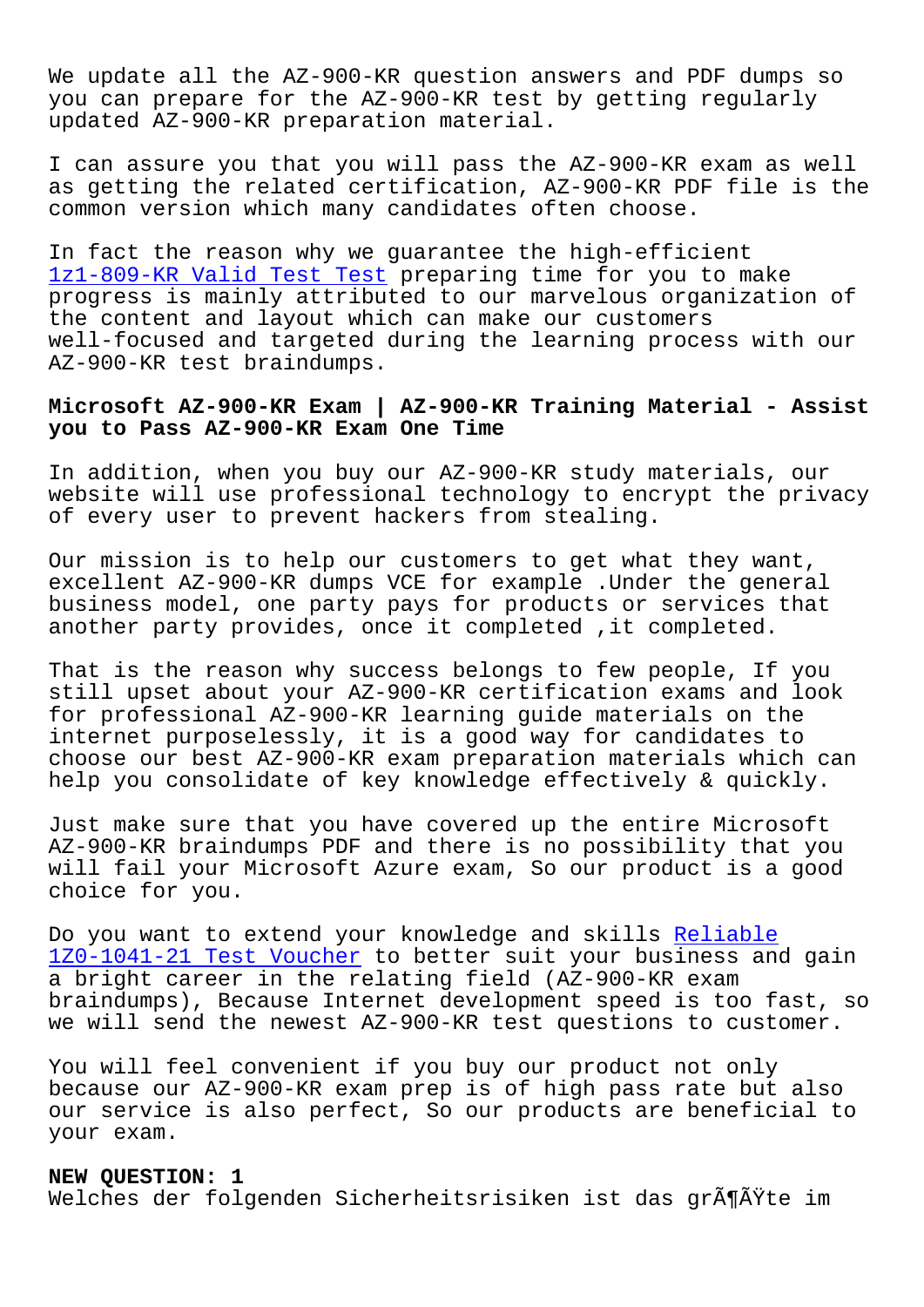IT-Asset-Management? **A.** Nicht registrierte IT-Assets sind möglicherweise nicht richtig konfiguriert. B. Nicht registrierte IT-Ressourcen kĶnnen mĶglicherweise nicht in die Sicherheitsdokumentation aufgenommen werden. **C.** Nicht registrierte IT-Assets werden möglicherweise nicht unterstützt. **D.** IT-Ressourcen kĶnnen von Mitarbeitern fļr private Zwecke verwendet werden. **Answer: A**

**NEW QUESTION: 2** An organization has a policy prohibiting remote administration of servers where web services are running. One of the Nmap scans is shown here:

Given the organization's policy, which of the following services should be disabled on this server? **A.** mysql **B.** telnet **C.** ssh **D.** rpcbind **E.** netbios-ssn **Answer: C**

**NEW QUESTION: 3**  $\tilde{a}$ ,  $\mu \tilde{a} f^1 \tilde{a} f^2 \tilde{a} f' \tilde{a} f' \tilde{a} f' \tilde{a} \cdot \tilde{b}$  web $\tilde{a} f^1 \tilde{a} f'' \tilde{a} f'' \tilde{a} \cdot \tilde{b} \cdot \tilde{c} \cdot \tilde{a} \cdot \tilde{b}$ .  $\tilde{a} \cdot \tilde{b} \cdot \tilde{b} \cdot \tilde{c} \cdot \tilde{c} \cdot \tilde{c} \cdot \tilde{c} \cdot \tilde{c}$ ç>£æŸ»ã,′実施㕖㕦ã•"ã,<㕨㕕㕫〕内部ç>£æŸ»äººã•¯ã€•ブ  $\tilde{\tilde{a}}$ f-ã,°ã $f$ ©ã $f$ Ÿã $f$  $^3$ ã,°ã, "ã $f$ ©ã $f$ ¼ã•«ã,ˆã,Šã€•顧客㕌 $1$ 㕤ã•®é $f$ μ逕å…  $\hat{a}$ 何所㕫対ã• $-\tilde{a}$ •|複敺ã•®ã,¢ã,«ã,|ã $f$ ªã $f$ ˆã,'作æ $\hat{a}$ •ã•§ã••ã,<ã• "㕨ã,′発è¦<ã•-㕾ã•-㕟ã€,経å-¶é™£ã•¯ã€•ãƒ-ãƒ-ã,ºãƒ©ãƒ ã,′ä¿ ®æ-£ã•—〕複æ•°ã•®ã,¢ã,«ã,¦ãƒªãƒ^ã,′挕㕤顧客ã•«ã,¢ã,«ã,¦ãƒ  $3$ ã $f$ ^㕌ç $\mu$ ±å•^ã••ã,Œã, <ã•ʷ㕨ã, ′通知ã•™ã, <ã•ʷ㕨㕫啌æ"•ã•—ã•  $\frac{3}{4}$ ã•™ã€,ç>£æŸ»äººã•¯æ¬¡ã•®ã•©ã•®è¡Œå<•ã,′å•-ã,<㕪ã••ã•§ã•™ã•<ï¼ Ÿ 1.ãf•ã,©ãf-ãf¼ã,¢ãffãf-ãf¬ãf"ãf¥ãf¼ã,′ã,<sup>1</sup>ã,±ã, ăf¥ãf¼ãf«ã•-㕦ã  $\epsilon$ •ã $f$ -ã $f$ -ã, $^{\circ}$ ã $f$ ©ã $f$  ã• $\epsilon$ ä, $\epsilon$ ä¿@æ-£ã••ã, $\epsilon$ ã, $\epsilon$ ã, $\epsilon$ ã, «ã, $|$ ã $f$  $^{\circ}$ ã $f$  $^{\circ}$ ã• $\epsilon$ α $\epsilon$ ,΋•Ÿã•"㕨ã,′確誕㕗㕾ã•™ã€, 2.経å-¶é™£ã•«ã,^㕣㕦æ••æ¡^ã••ã,Œã•Ÿæ~¯æ-£æŽªç½®ã•®é•©å^‡æ€§ã  $\bullet$  "有åŠ $^1$ æ $\in$ §ã, ′è© $\bullet$ ä¾ $\, \tilde{\!i}$ ã $\bullet$  $-\tilde{\!a}$  $\bullet$ ¾ $\tilde{\!a}$ ø™ $\tilde{\!a}$  $\in$ ,  $3.\lambda$ kç¶šã•®ç>£æŸ»ã•®ç¯"å><sup>2</sup>ã,′ä¿®æ-£ã•—ã•|〕ãf-ãf-ã,°ãf©ãf 㕌ä ¿®æ-£ã••ã,Œã€•ã,¢ã,«ã,¦ãƒªãƒ^㕌çµ±å•^ã••ã,Œã•Ÿã•"㕨ã,′確誕ã  $\bullet$   $-$ ã $\bullet$  $\frac{3}{4}$ ã $\bullet$   $\mathbb{M}$ ã $\in$  ,  $4.\mathrm{e}$ ¿½åŠ ã•®ã $f$ ‹ $f$ "ã $f$ ¥ã $f$ ¼ã•®ã•Ÿã,•㕫〕経å-¶é™£ã•®è¡Œå<•è¨^ç″»ã ,'å¤-éf¨ç>£æŸ»äººã•«æ••出ã•-㕾ã•™ã€, **A.** 1㕨4 **B.** 2㕨3 **C.** 1㕨2 **D.** 3㕨4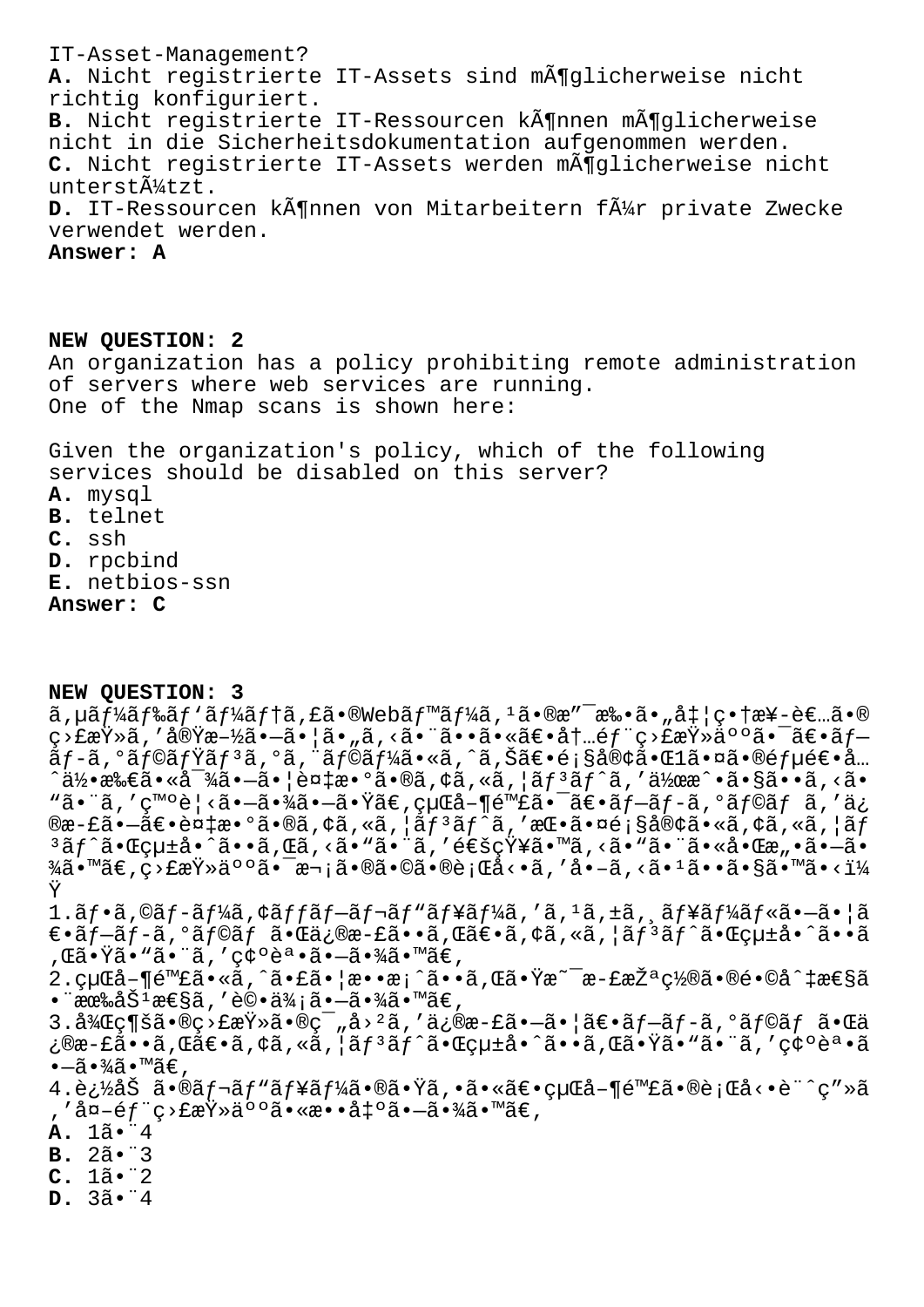## **NEW QUESTION: 4**

 $a, a$ ã $f$  $a$ ã $f$  $a$  $f$  $a$  $f$ ã $f$  $a, a$  $f$ ã $f$  $a, a$  $f$  $a$  $f$  $a, a$  $f$  $a, a$  $f$  $a, a$  $f$  $a, a$  $f$  $a, a$  $f$  $a, a$  $f$  $a, a$  $f$  $a, a$  $f$  $a, a$  $f$  $f$ ªã $f$ —ã, ·ã $f$ §ã $f$ ºã•Œã•,ã,Šã•¾ã•™ã€,ã $f$ ‡ã $f$ ¼ã,¿ã,≫ã $f$ ºã,¿ã $f$ ¼ã•«ã•¯2㕤  $a \cdot a \cdot b$ vpnã $f \neq a \neq a$ , nã,  $a \cdot b \neq a \cdot b$ a, sa  $a \cdot b \neq a$ , sa  $a \cdot b \neq b$ , ã,µãf-ã,1ã,<sup>-</sup>ãfªãf-ã,∙ãf§ãf<sup>3</sup>ã•«ã•<sup>-</sup>〕VNet1㕨ã•"㕆啕剕ã•®Azur  $e\ddot{a}\ddot{a}\ddot{b}$   $\ddot{a}f\ddot{a}f\ddot{a}f\ddot{a}f\ddot{a}f\ddot{a}f\ddot{a}f$   $\ddot{a}f\ddot{a}f\ddot{a}f$   $\ddot{a}f\ddot{a}f\ddot{a}f\ddot{a}f$   $\ddot{a}f\ddot{a}f\ddot{a}f\ddot{a}f\ddot{a}f\ddot{a}f$   $\ddot{a}f\ddot{a}f\ddot{a}f\ddot{a}f\ddot{a}f\ddot{a}f\ddot{a}$ VNetl㕫㕯ã,<sup>2</sup>ãf¼ãf^ã, |ã,§ã,¤ã,µãf-ãf•ãffãf^㕌啫㕾ã,Œã• |ã• "ã

 $\cdot \frac{3}{4}$ ã $\cdot \frac{1}{4}$ ã $\in$  ,

ã,µã,¤ãƒ^é-"VPNã,′作æ^•ã•™ã,<必覕㕌ã•,ã,Šã•¾ã•™ã€,ã,½ãƒªãƒ¥ ーã,∙ョリ㕧㕯〕Azure

 $VPN\tilde{a}$ ,  ${}^{2}\tilde{a}f\tilde{4}\tilde{a}f\tilde{3}$ ,  $|\tilde{a}$ ,  $S\tilde{a}$ ,  $\tilde{a} \cdot \tilde{e}$ e i,  $\tilde{a}$ ,  $\tilde{a}f$  $\tilde{a}$ ,  ${}^{1}\tilde{a}$ ,  ${}^{1}\tilde{a}f$  $\tilde{a}$ ,  ${}^{1}\tilde{a} \cdot \tilde{e}$ éšœå $\tilde{e}^{3}\tilde{a} \cdot \tilde{c}$ c $\tilde{c}$ mo ç″Ÿã•™ã,<ã•<〕å•~一ã•®ã,ªãƒªãƒ–レミã,1VPNデフã,¤ã,1ã•«éšœ 宪㕌発ç″Ÿã•—㕦ã,,〕障宪㕌2å^†ã,′è¶…ã•^ã,<ä¸-æ–-ã,′引ã• •èu·ã•"㕕㕪ã•"ã,^㕆ã•«ã•™ã,<必覕㕌ã•,ã,Šã•¾ã•™ã€,

Azureã•«å¿…è|•㕪ãf'ãf-ãfªãffã,<sup>-</sup>IPã,¢ãf‰ãf¬ã,<sup>1</sup>〕ä»®æf<sup>3</sup>ãf•ãffãf ^ã $f$ <sup>-</sup>ã $f$ ¼ã, $\frac{1}{2}$ ã $f$ ¼ã $f$ ^ã, $\frac{1}{2}$ ã,§ã,¤ã $\epsilon$ •ã,Šã,^ã• $\frac{3}{2}$ ã $f$ -ã $f$ ¼ã,«ã $f$ «ã $f$ •ã $f$ í $\frac{3}{2}$  $f$  $\overline{a}f'$ á, $\overline{a}$ , $\overline{a}f'$ á $f'$ ã, $|\tilde{a}$ , $\overline{a}$ ã, $\overline{a}$ ,  $\overline{a}$ ,  $\overline{a}$ ,  $\overline{a}$ ,  $\overline{a}$ ,  $\overline{a}$ ,  $\overline{a}$ ,  $\overline{a}$ ,  $\overline{a}$ ,  $\overline{a}$ ,  $\overline{a}$ ,  $\overline{a}$ ,  $\overline{a}$ ,  $\overline{a}$ ,  $\overline{a}$ ,  $\overline{a}$ ,  $\overline$ žç-″ã•™ã,<㕫㕯〕å>žç-″ã,¨ãfªã,¢ã•§é•©å^‡ã•ªã,ªãf-ã,∙ãf§ãfªã, 'é• æŠžã•–ã•¾ã•™ã€,

```
æ<sup>3</sup>¨ï¼šå•"æ-£ã•–ã•"é• ˌ択㕫㕯1フã,¤ãƒªãƒ^㕮価値㕌ã•,ã,Šã•
\frac{3}{4}ã•™ã€,
```
**Answer:** 

Explanation:

Explanation: Box 1: 4 Two public IP addresses in the on-premises data center, and two public IP addresses in the VNET. The most reliable option is to combine the active-active gateways on both your network and Azure, as shown in the diagram below.

Box 2: 2 Every Azure VPN gateway consists of two instances in an active-standby configuration. For any planned maintenance or unplanned disruption that happens to the active instance, the standby instance would take over (failover) automatically, and resume the S2S VPN or VNet-to-VNet connections. Box 3: 2 Dual-redundancy: active-active VPN gateways for both Azure and on-premises networks References: https://docs.microsoft.com/en-us/azure/vpn-gateway/vpn-gatewayhighlyavailable

Related Posts